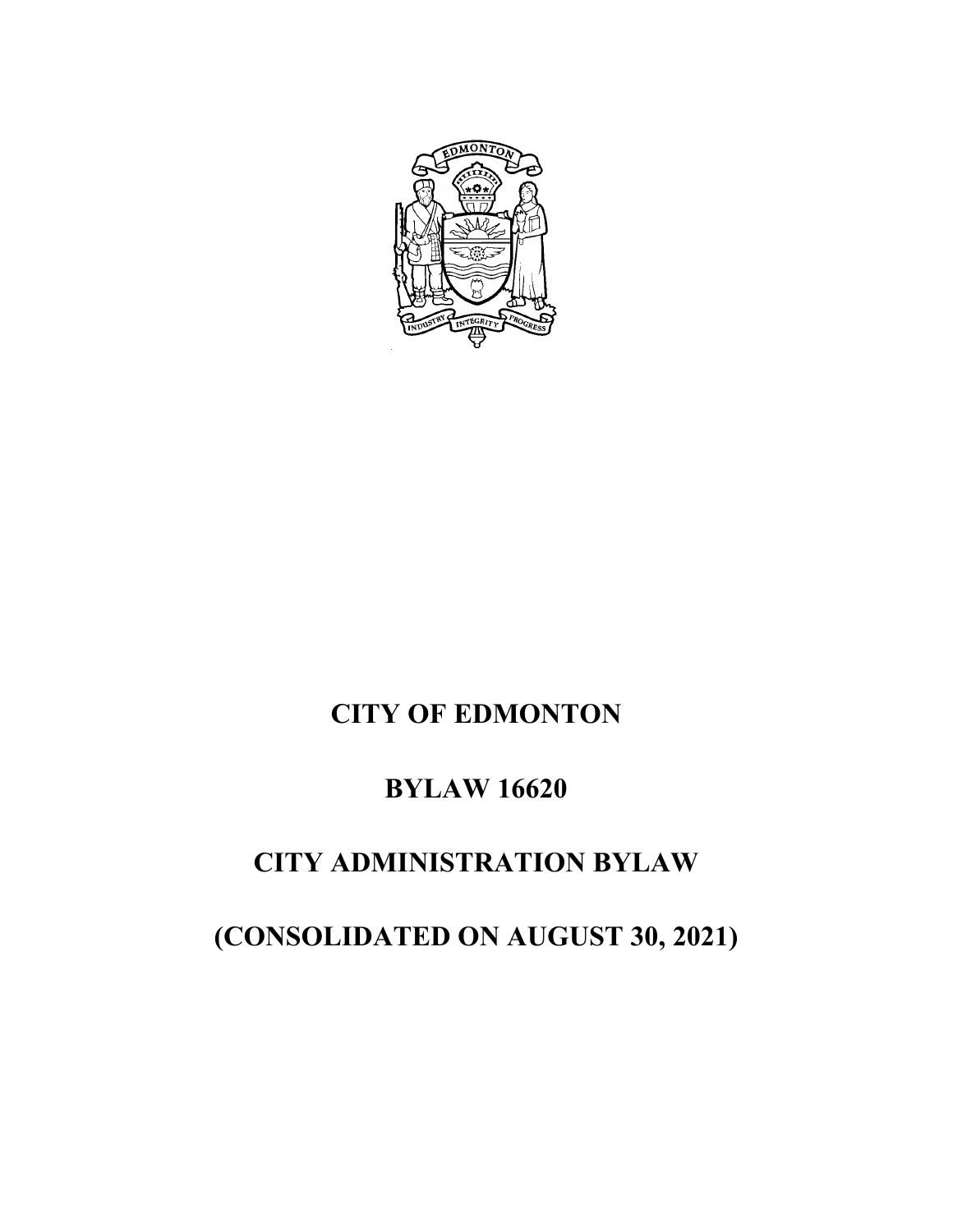## **THE CITY OF EDMONTON BYLAW 16620 CITY ADMINISTRATION BYLAW**

Edmonton City Council enacts:

## **PART I - PURPOSE, DEFINITIONS, AND INTERPRETATION**

| <b>PURPOSE</b>     | $\mathbf{1}$   |     |     | The purpose of this bylaw is to continue the established position<br>of the chief administrative officer of the City, titled "City<br>Manager", and to delegate specified powers, duties and functions<br>to the City Manager.                                                             |
|--------------------|----------------|-----|-----|--------------------------------------------------------------------------------------------------------------------------------------------------------------------------------------------------------------------------------------------------------------------------------------------|
| <b>DEFINITIONS</b> | $\overline{2}$ | (1) |     | Unless otherwise specified, words used in this bylaw have the<br>same meaning as defined in the Municipal Government Act.                                                                                                                                                                  |
|                    |                | (2) |     | In this bylaw:                                                                                                                                                                                                                                                                             |
|                    |                |     | (a) | "Acting City Manager" means the individual appointed<br>by Council or acting under a delegation of authority from<br>the City Manager;                                                                                                                                                     |
|                    |                |     | (b) | "agreement" means a written accord wherein the parties<br>to the accord exchange mutually enforceable promises<br>for consideration with the intention to create legally<br>binding obligations;                                                                                           |
|                    |                |     | (c) | "City" means the municipal corporation of The City of<br>Edmonton;                                                                                                                                                                                                                         |
|                    |                |     | (d) | "City Manager" means the chief administrative officer<br>of the City or delegate;                                                                                                                                                                                                          |
|                    |                |     | (e) | "City record" means recorded information in any form<br>in the City's custody or control;                                                                                                                                                                                                  |
|                    |                |     | (f) | "claim" means any demand, suit, action, or proceeding or<br>part thereof that has or could be advanced, regardless of<br>whether legal process was formally commenced,<br>whereby damages, compensation, or other relief may be<br>sought;                                                 |
|                    |                |     | (g) | "competitive procurement process" means an open<br>bidding or solicitation process such as a tender, request<br>for proposal, pre-qualification, negotiated request for<br>proposal or similar process, issued by the City or another<br>government entity for the City, wherein suppliers |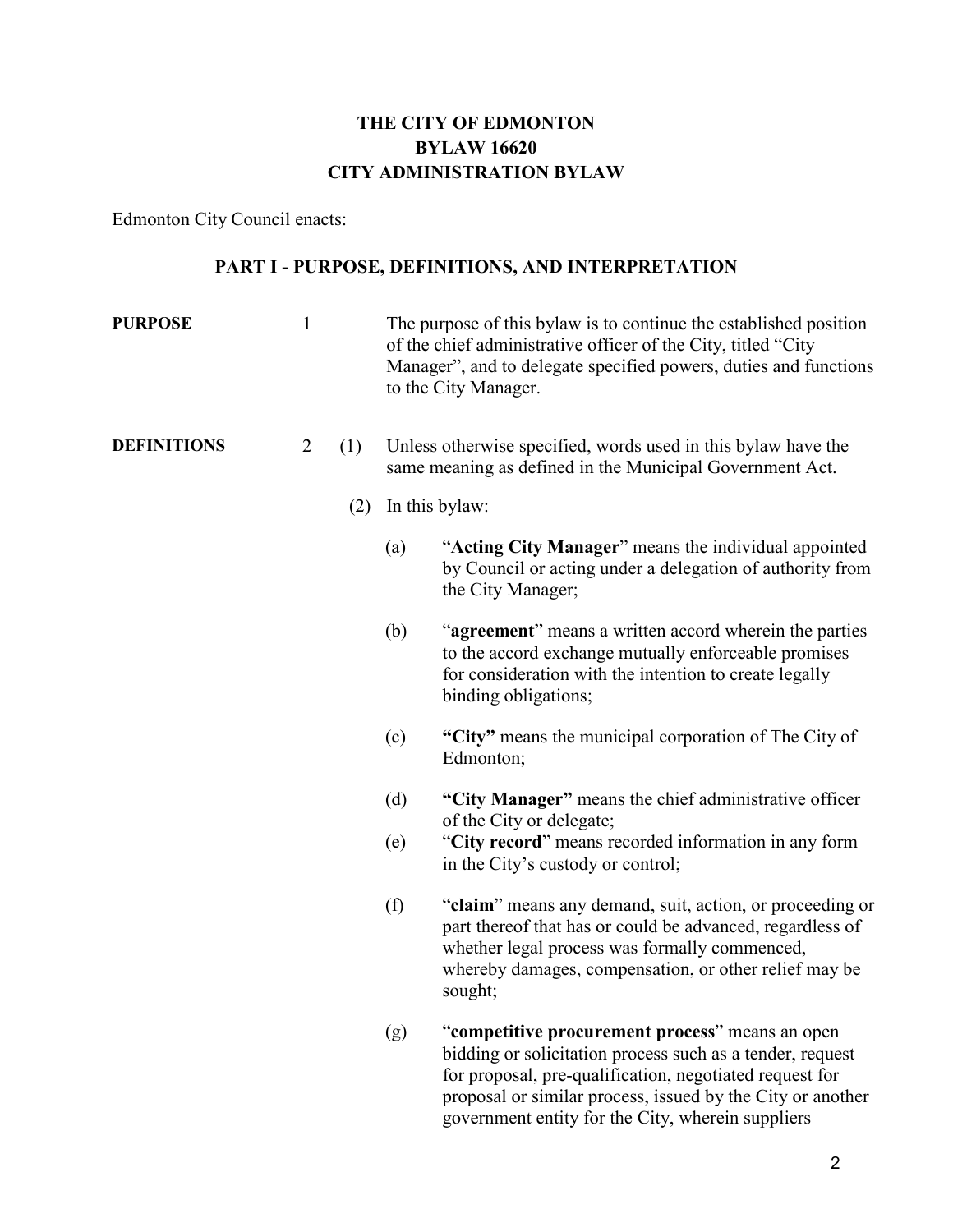compete to enter into or be pre-qualified to compete to enter into a procurement agreement with the City;

- (h) "**emergency expenditure**" means an expenditure that could not have reasonably been anticipated and must be made to address a present or imminent event that is adversely affecting, or could adversely affect, the health, safety or welfare of people, or is or may reasonably be expected to cause damage to property or the environment;
- (i) **"employee**" means a person who reports to the City Manager and provides services to the City under an employment agreement, personal services agreement, or in the capacity of agent, student or volunteer;
- (j) **"fair market value"** means the value a willing buyer would pay to a willing seller;
- (k) "**FOIP Act**" means the *Freedom of Information and Protection of Privacy Act*, RSA 2000, c F-25;
- (l) "**FOIP head**" means the individual or group of individuals appointed as head for the purposes of the FOIP Act;
- (m) "**government entity**" has the same meaning as it does under the New West Partnership Trade Agreement;
- (n) "**grant**" means a payment of money or value in kind to or from the City for a defined purpose and conditional upon specified requirements being met;
- (o) **"intellectual property right"** includes official marks, trademarks, copyright, patents, industrial designs, domain names, and any other similar interests;
- (p) "**Mayor**" means the chief elected official of the City;
- (q) "**memorandum of understanding**" means a written record of a policy, framework, or other accord that is not intended to create enforceable legal obligations;
- (r) "**Municipal Government Act**" means the *Municipal Government Act*, RSA 2000, c M-26;
- (s) "**non-competitive procurement process**" means a process where suppliers do not compete to enter into or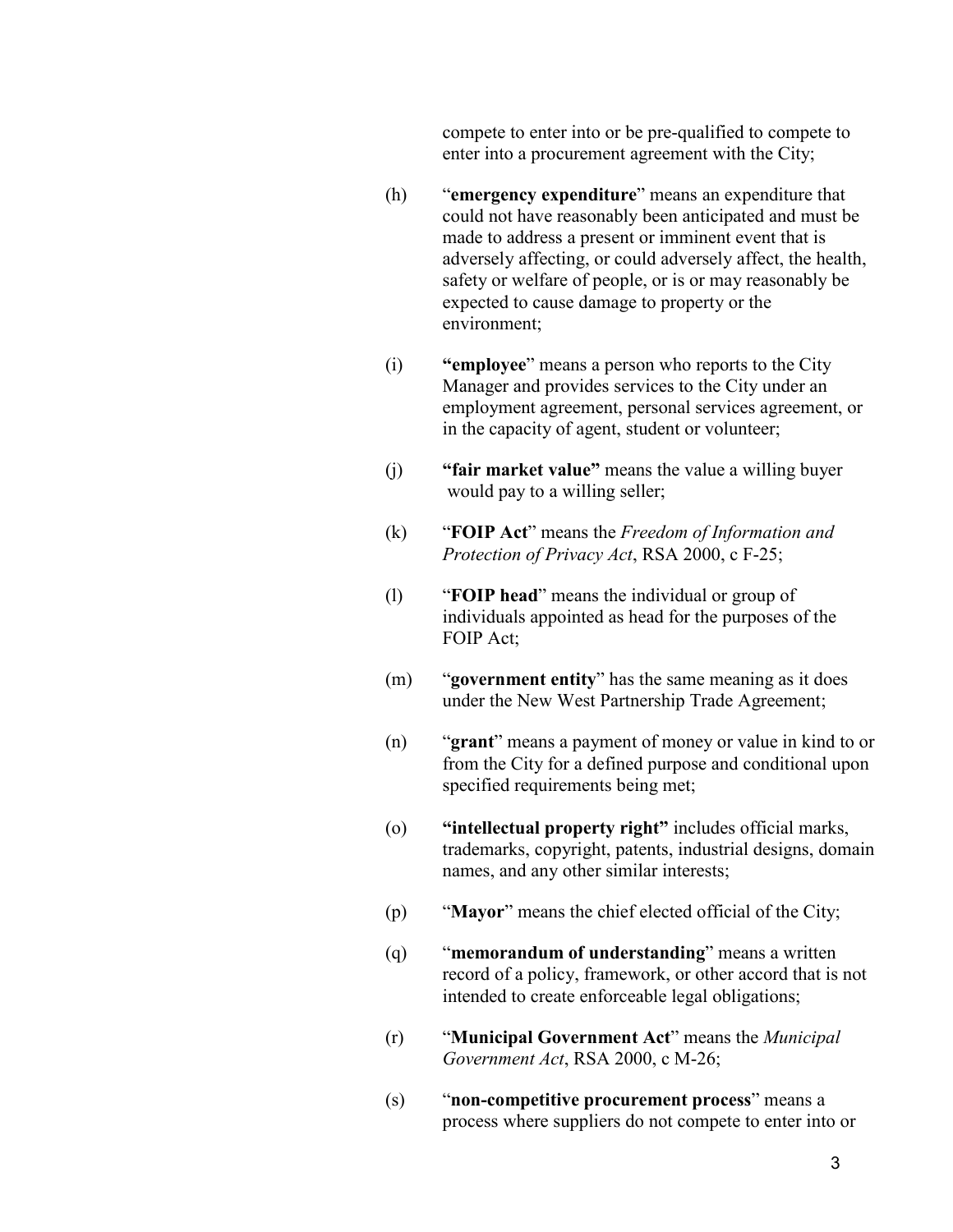be pre-qualified to compete to enter into a procurement agreement with the City;

- (t) "**procurement agreement**" means an agreement to acquire goods, services, construction, or intellectual property rights but does not include agreements for the acquisition or disposition of interests in land;
- (u) "**settlement**" means a negotiated compromise to resolve an actual or apprehended claim by or against the City, excluding change orders or amendments contemplated within the terms of an agreement;
- (v) "**sponsorship agreement**" means an agreement for the payment of money or value in kind to or from the City in return for promotional benefits that may include promotional recognition, advertising, or value in kind;
- (w) "**Standing Committee**" has the same meaning as defined in the Council Committees Bylaw, Bylaw 18156; (S.2, Bylaw 19033, November 26, 2019)
- (x) **"subscription agreement"** means a procurement agreement where goods or services are provided on a recurring basis unless cancelled by the City including, but not limited to, standing orders, software as a service agreements, and software maintenance or support agreements; and
- (y) "**trade agreement**" means an intergovernmental agreement approved by the federal or provincial government that contains provisions relating to trade that are applicable to the City.
	- (S2, S3, S4, Bylaw 18605 November 27, 2018)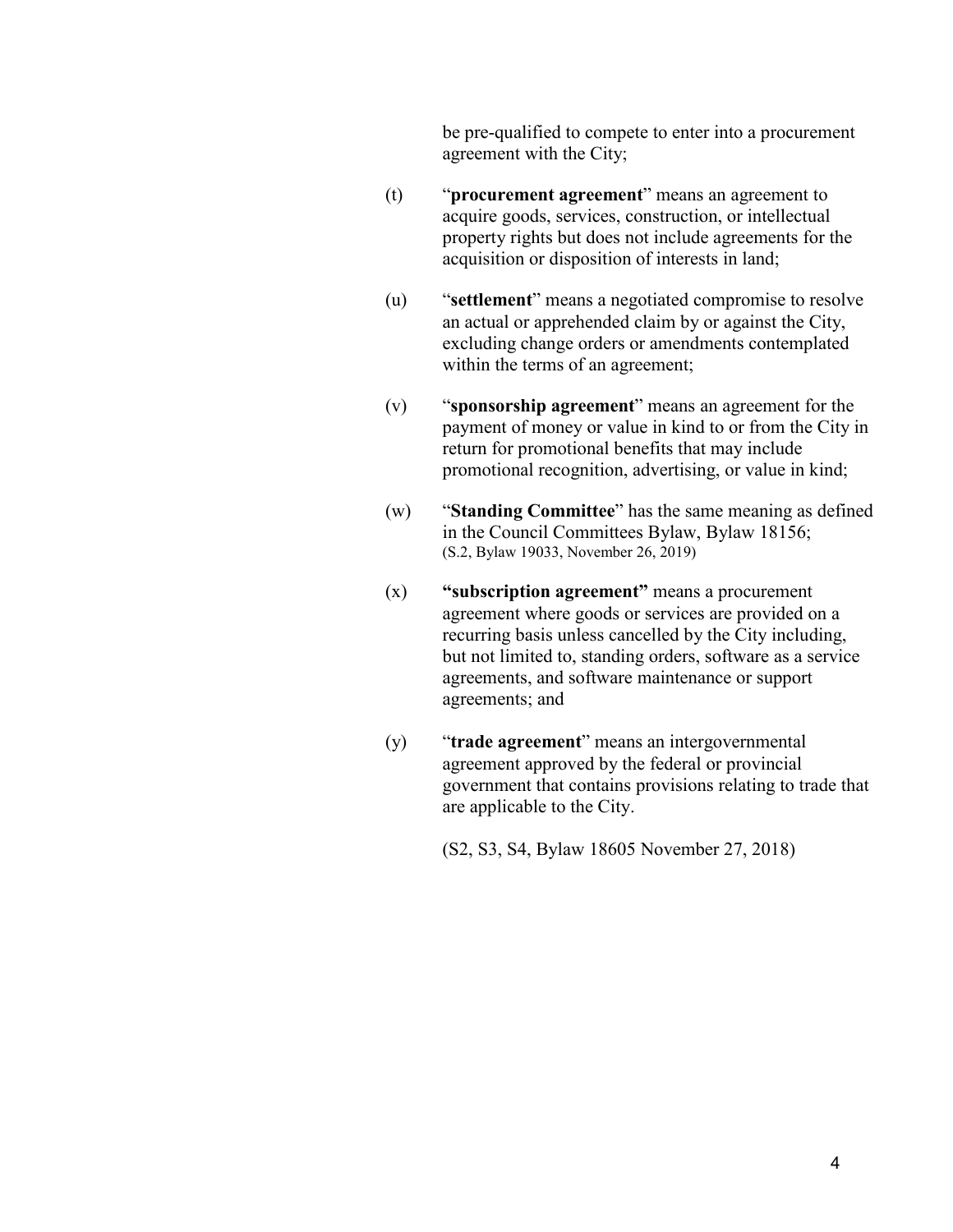#### **RULES FOR INTERPRETATION**

3 The following interpretation rules apply to this bylaw:

- (a) marginal notes and headings in this bylaw are for ease of reference only;
- (b) if a power, duty, or function under this bylaw could also be exercised under another bylaw or enactment, the exercise of the power, duty, or function is subject to the more specific conditions wherever found;
- (c) if a power, duty, or function may be exercised pursuant to multiple provisions of this bylaw, the exercise of the power, duty, or function is subject to the more specific provision;
- (d) any reference to an enactment or bylaw includes all amendments or successor enactments or bylaws, and regulations, orders, codes, standards, and similar records established pursuant to the authority given in the enactment or bylaw;
- (e) the exercise of any power, duty, or function pursuant to this bylaw is subject to any specific Council direction;
- (f) if a provision in this bylaw limits the exercise of the power to approve agreements or settlements on the basis of term or monetary limits, or both:
	- (i) term limits include all options, extensions, and renewals; and
	- (ii) monetary limits are calculated as the total amount payable by or to the City in Canadian funds, including all taxes, charges and disbursements;
- (g) unless otherwise directed by Council, Standing Committee, or the City Manager or Acting City Manager, the authority to approve agreements is subject to applicable trade agreements; and
- (h) the authority to approve any expenditure is subject to approved capital and operating budgets.
	- (S5, Bylaw 18605 November 27, 2018)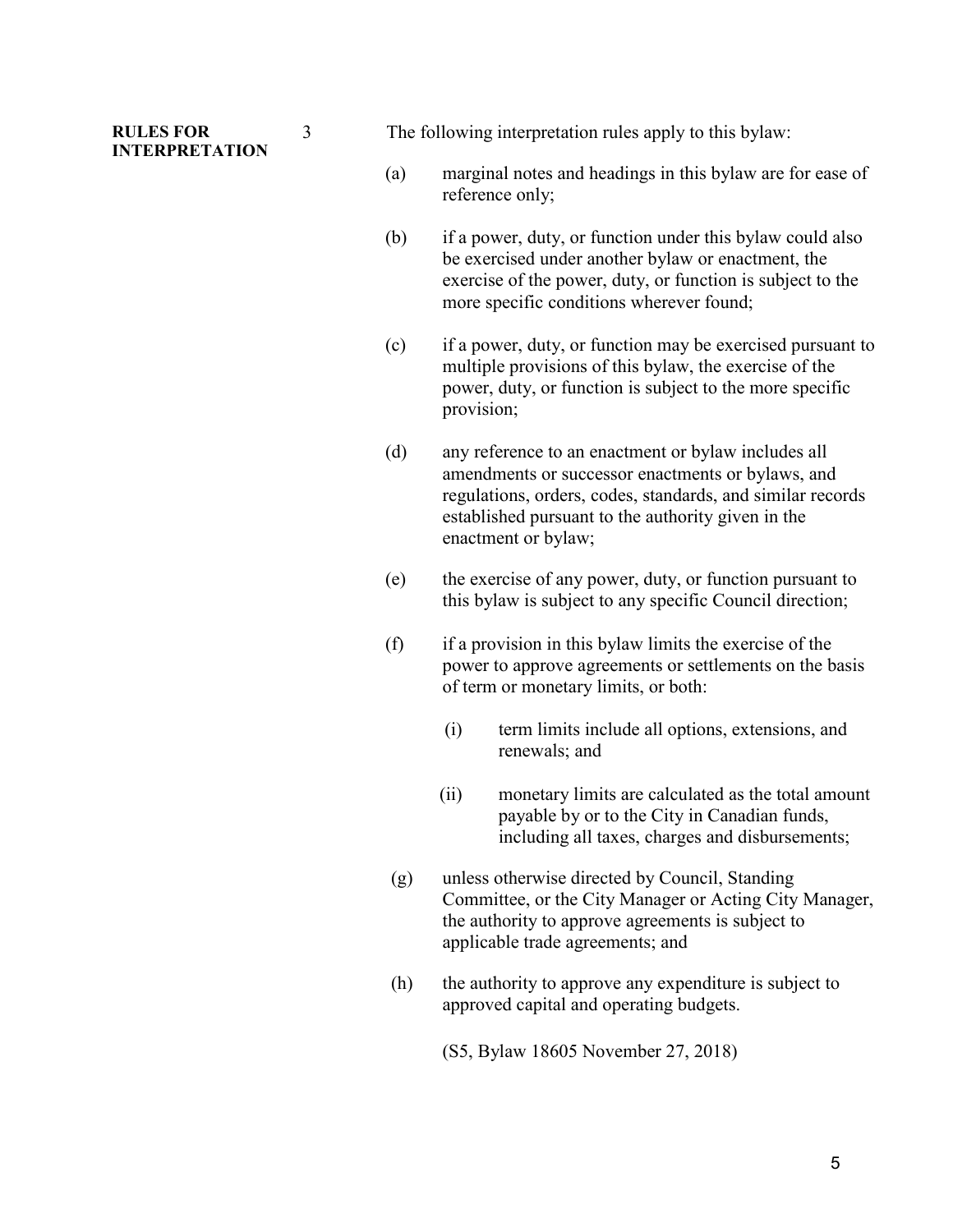## **PART II - CITY MANAGER'S ROLE AND RESPONSIBILITIES**

| <b>ESTABLISHMENT/</b><br><b>CONTINUATION</b>                      | $\overline{4}$ | The established position of chief administrative officer for the<br>City, titled "City Manager", is continued, and the position title<br>will continue to be "City Manager".                                                                                                                                                                                                                      |
|-------------------------------------------------------------------|----------------|---------------------------------------------------------------------------------------------------------------------------------------------------------------------------------------------------------------------------------------------------------------------------------------------------------------------------------------------------------------------------------------------------|
|                                                                   | 5              | Council will appoint an individual to the position of City Manager<br>and prescribe the terms and conditions of employment for that<br>position.                                                                                                                                                                                                                                                  |
| <b>DESIGNATED</b><br><b>OFFICERS</b>                              | 6              | The City Manager is a designated officer of the City for all<br>purposes unless Council establishes another designated officer<br>position by bylaw, appoints or directs the appointment of an<br>individual to that position, and prescribes specific powers, duties,<br>and functions for that position.<br>(S.3, Bylaw 19033, November 26, 2019)                                               |
| <b>DELEGATION OF</b><br><b>CITY MANAGER'S</b><br><b>AUTHORITY</b> | 7              | The City Manager may delegate any or all of the City Manager's<br>powers, duties, or functions including the power to further<br>delegate those powers, duties, or functions, to an employee.                                                                                                                                                                                                     |
| <b>ACTING CITY</b><br><b>MANAGER</b>                              | 8              | If the City Manager is temporarily absent or otherwise unable to<br>perform the City Manager's powers, duties or functions, the City<br>Manager or Council may designate a City employee as the Acting<br>City Manager, and when so designated, the Acting City Manager<br>will perform the City Manager's duties and functions and exercise<br>the City Manager's powers, duties, and functions. |
| <b>MANAGEMENT</b><br><b>RESPONSIBILITIES</b>                      | 9              | The City Manager is responsible for managing the City's<br>employees and resources and may:                                                                                                                                                                                                                                                                                                       |
|                                                                   |                | approve the terms and conditions of employment for City<br>(a)<br>employees;                                                                                                                                                                                                                                                                                                                      |
|                                                                   |                | (b)<br>approve policies, procedures, standards, manuals, and<br>guidelines applicable to the operation and administration<br>of the City and its employees;                                                                                                                                                                                                                                       |
|                                                                   |                | (S2, Bylaw 19858, August 30, 2021)                                                                                                                                                                                                                                                                                                                                                                |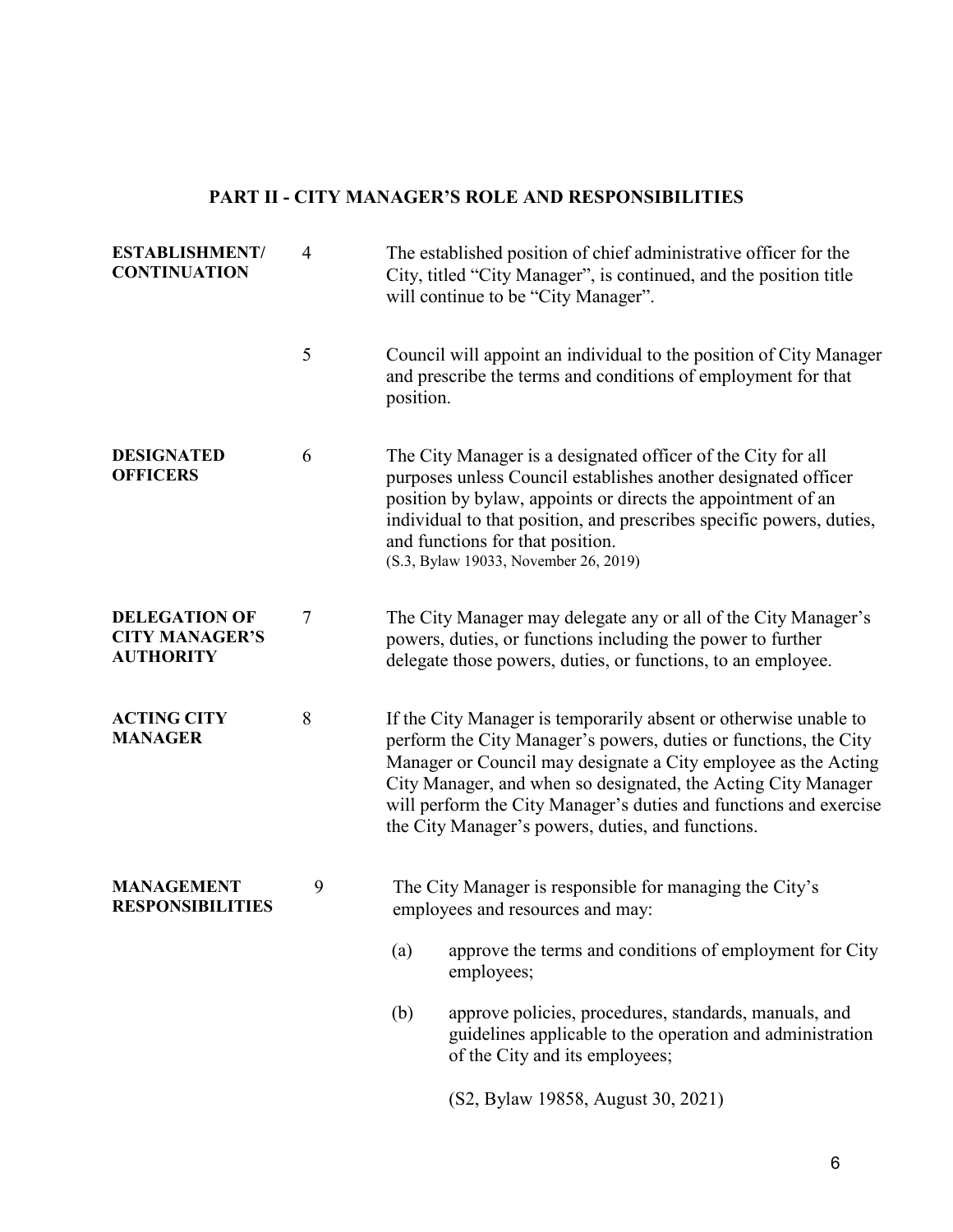|                   |    |     | (c)    | negotiate collective agreements for Council's approval;                                                                                                                                                    |
|-------------------|----|-----|--------|------------------------------------------------------------------------------------------------------------------------------------------------------------------------------------------------------------|
|                   |    |     | (c.1)  | act on behalf of the employer for the purposes of the<br>Alberta Labour Relations Code;<br>(S.4, Bylaw 19033, November 26, 2019)                                                                           |
|                   |    |     | (d)    | establish and change the organizational structure of the<br>City;                                                                                                                                          |
|                   |    |     | (e)    | allocate City resources within Council approved budgets;<br>and                                                                                                                                            |
|                   |    |     | (f)    | establish administrative and operational plans, goals, and<br>performance measures.                                                                                                                        |
| <b>SIGNATURES</b> | 10 | (1) |        | The City Manager may, acting alone, sign agreements, checques,<br>and other negotiable instruments on behalf of the City.                                                                                  |
|                   |    |     |        | (S3, Bylaw 19858, August 30, 2021)                                                                                                                                                                         |
|                   |    | (2) |        | The City Manager may direct that the signatures of the City<br>Manager, Mayor, designated officers, or employees with<br>delegated signing authority be printed, lithographed, or<br>otherwise reproduced. |
| <b>REPORTING</b>  | 11 | (1) | goals. | The City Manager must regularly report to Council or Standing<br>Committee on all matters and issues affecting the City including<br>progress on Council's directions, plans, policies, and strategic      |
|                   |    | (2) |        | The City Manager must, at least once annually, report to<br><b>Standing Committee all</b>                                                                                                                  |
|                   |    |     | (a)    | procurement agreements arising from non-competitive<br>procurement processes where the value of the agreement<br>exceeds \$250,000; and                                                                    |
|                   |    |     | (b)    | settlements of insured claims where the amount payable<br>by the City exceeds $$1,000,000$ .                                                                                                               |
|                   |    |     |        | (S4-S6, Bylaw 19858, August 30, 2021)                                                                                                                                                                      |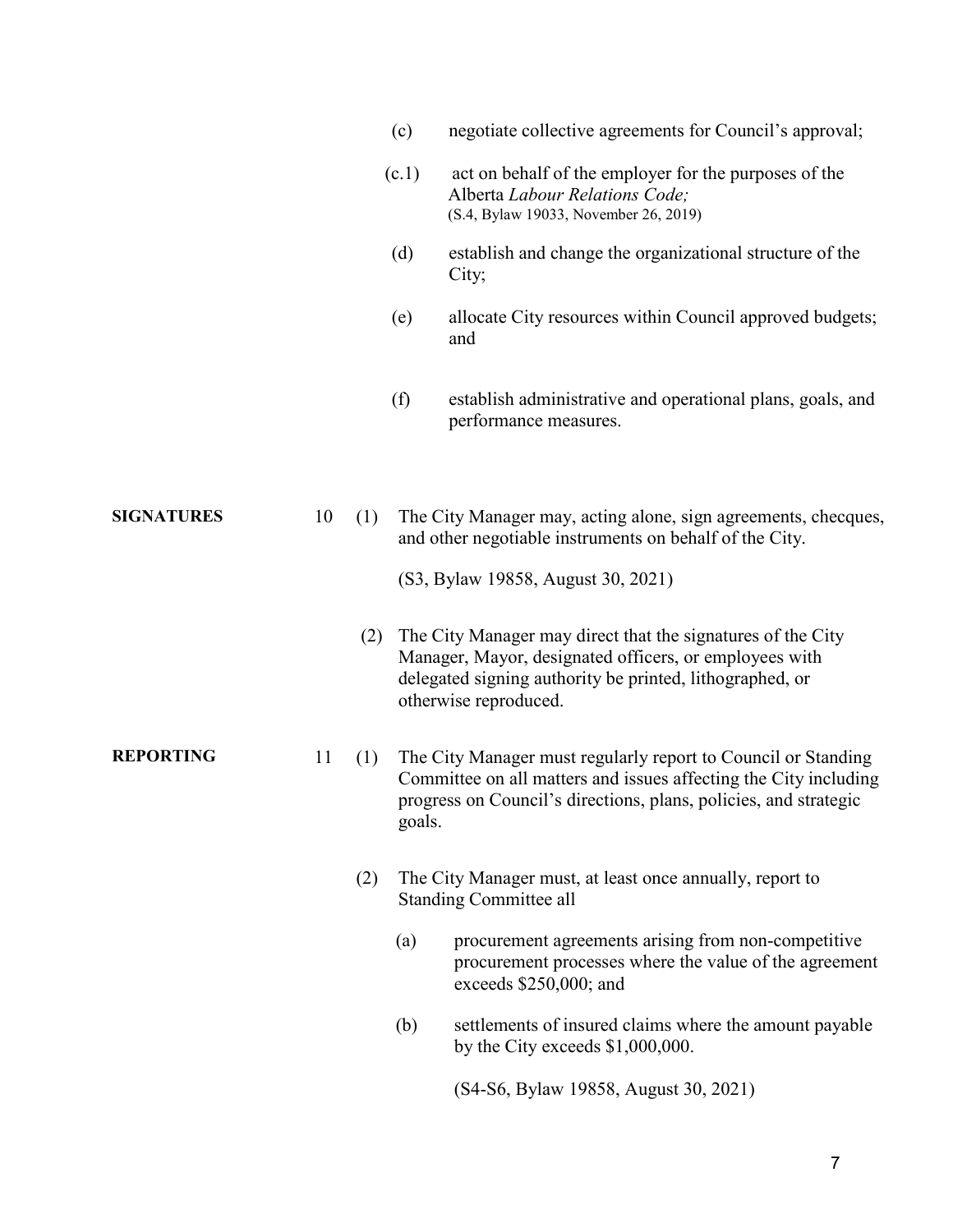- (3) The City Manager must, at least once semi-annually, report to Council or Standing Committee on anticipated or actual changes to significant City capital projects that may:
	- (a) exceed the anticipated completion date by 10%; or
	- (b) exceed the total approved budget by 10%, excluding amounts allocated for contingency.

## **PART III - FINANCIAL MANAGEMENT**

| <b>BANKING</b>                          | 12 |     |                                                    | The City Manager must designate the City's banking institutions.                                                                                                                                                                                                                                |  |
|-----------------------------------------|----|-----|----------------------------------------------------|-------------------------------------------------------------------------------------------------------------------------------------------------------------------------------------------------------------------------------------------------------------------------------------------------|--|
| <b>BUDGET</b><br><b>ADJUSTMENT</b>      | 13 |     | The City Manager may authorize budget adjustments: |                                                                                                                                                                                                                                                                                                 |  |
|                                         |    |     | (a)                                                | that do not exceed \$5,000,000 per adjustment between<br>existing programs or projects within and between the<br>approved capital and operating budgets; or                                                                                                                                     |  |
|                                         |    |     | (b)                                                | that do not exceed \$1,000,000 per adjustment to create a<br>new program or project funded by reallocation of funds<br>within and between the approved capital or operating<br>budgets or through a transfer from a reserve designated<br>for a purpose consistent with the program or project, |  |
|                                         |    |     |                                                    | provided that the adjustment does not result in an increase to the<br>net requirement from the tax levy.                                                                                                                                                                                        |  |
|                                         |    |     |                                                    | (S7, Bylaw 19858, August 30, 2021)                                                                                                                                                                                                                                                              |  |
| <b>EMERGENCY</b><br><b>EXPENDITURES</b> | 14 | (1) | funds.                                             | The City Manager may authorize and approve any necessary<br>agreements for an emergency expenditure not in an approved<br>budget that does not exceed \$2,000,000 from any source of<br>(S.5, Bylaw 19033, November 26, 2019)                                                                   |  |
|                                         |    | (2) | Council.                                           | The City Manager must report on the implications of any<br>emergency expenditure authorized by this section to Council as<br>soon as practicable and in any event no later than the date the<br>next operating, capital, or supplementary budget is presented to                                |  |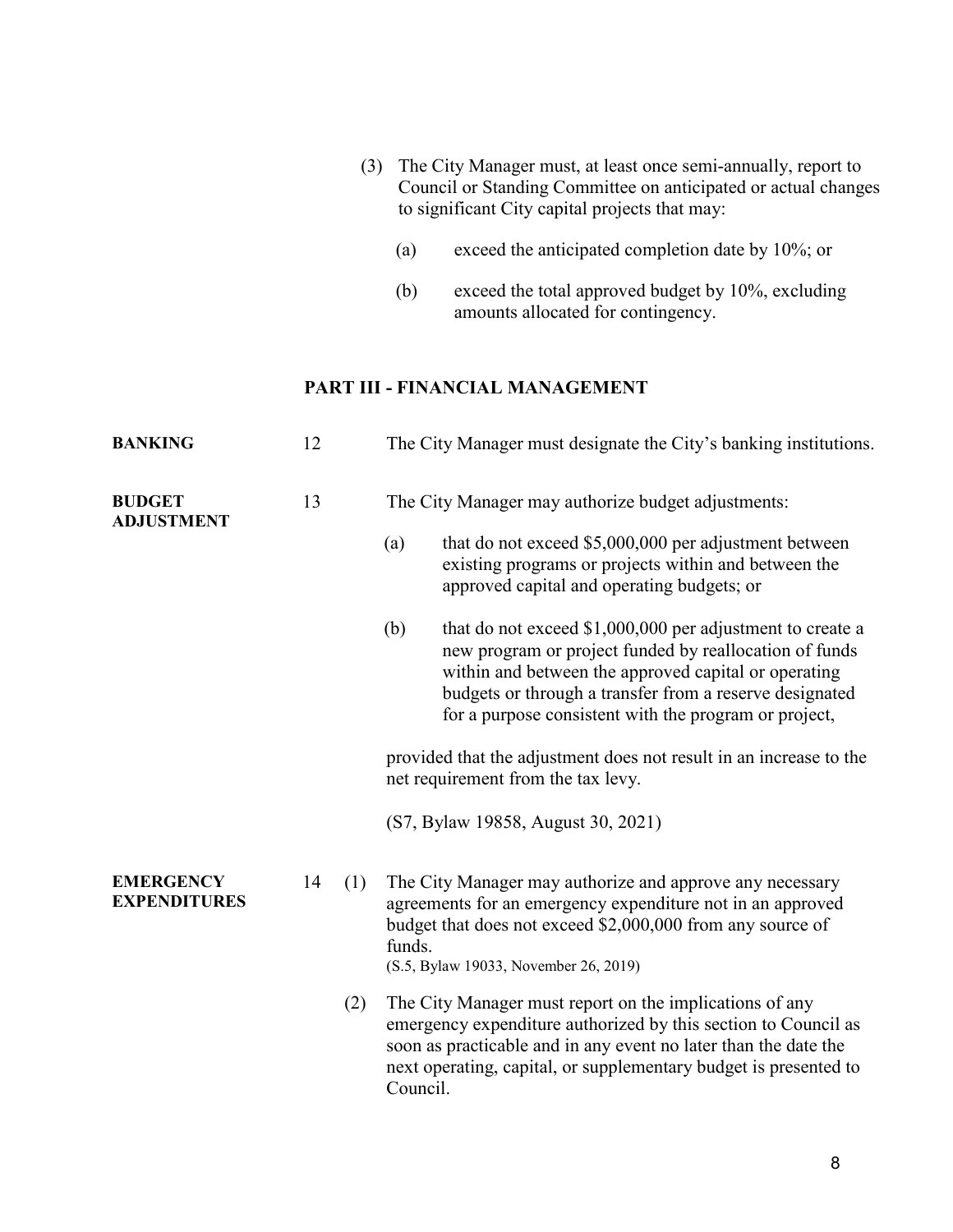## **PART IV - RECORDS MANAGEMENT**

| <b>RECORDS</b><br><b>MANAGEMENT</b>                         | 15 | (1) | The City Manager may: |                                                                                                                                                                                                                                       |
|-------------------------------------------------------------|----|-----|-----------------------|---------------------------------------------------------------------------------------------------------------------------------------------------------------------------------------------------------------------------------------|
|                                                             |    |     | (c)                   | approve City records retention schedules; and                                                                                                                                                                                         |
|                                                             |    |     | (d)                   | subject to subsections $(2)$ and $(3)$ , destroy City records in<br>accordance with approved City records retention<br>schedules.                                                                                                     |
|                                                             |    | (2) |                       | If a City record contains an individual's personal information<br>used to make a decision that directly affects that individual, the<br>City Manager must retain the City record for at least one year<br>after the decision is made. |
|                                                             |    | (3) | Act.                  | The City Manager may destroy original bylaws and minutes of<br>Council meetings as permitted by the Municipal Government                                                                                                              |
| <b>BYLAW REVISION</b><br><b>AND</b><br><b>CONSOLIDATION</b> | 16 |     |                       | The City Manager may revise and consolidate any City bylaw as<br>permitted by the Municipal Government Act.                                                                                                                           |
| <b>FOIP HEAD</b>                                            | 17 |     |                       | The City Manager is the City's FOIP head.                                                                                                                                                                                             |

## **PART V - LEGAL MATTERS AND INSURANCE**

| <b>POWERS OF</b><br><b>ATTORNEY</b>    | 18    | The City Manager has the City's power of attorney for all<br>purposes.                                                                                             |
|----------------------------------------|-------|--------------------------------------------------------------------------------------------------------------------------------------------------------------------|
| <b>INTELLECTUAL</b><br><b>PROPERTY</b> | 19(1) | The City Manager may approve and register the City's<br>intellectual property rights.                                                                              |
|                                        | (2)   | The City Manager may register the City's heraldic emblems.                                                                                                         |
|                                        | (3)   | The City Manager may approve the use of the City's<br>intellectual property rights and heraldic emblems.                                                           |
| <b>LEGAL MATTERS</b>                   | 20    | The City Manager may initiate or respond to claims and<br>make, in the best interests of the City, all decisions<br>regarding admissions, strategy, and procedure. |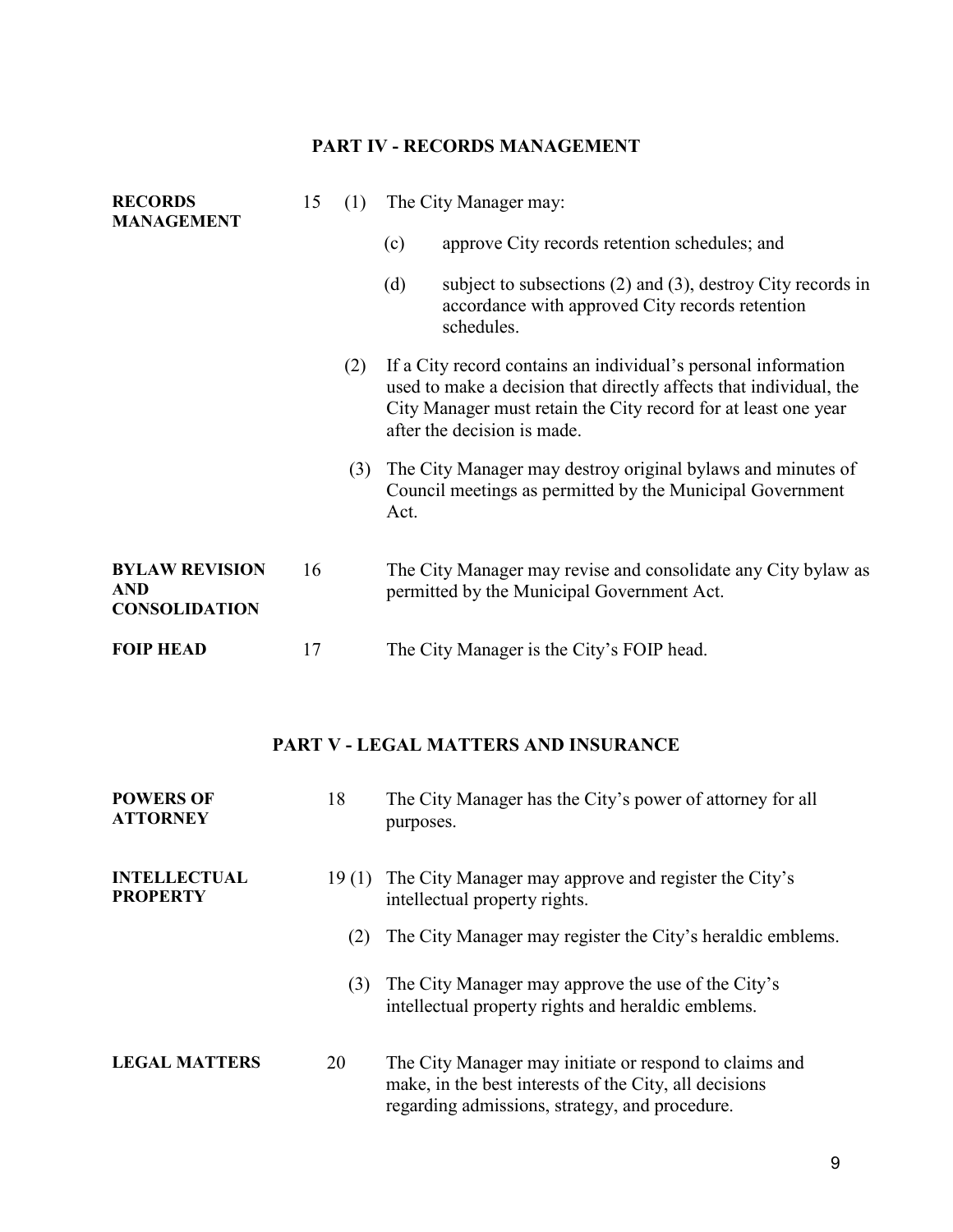| <b>REPRESENTATION &amp;</b><br><b>INDEMNIFICATION</b> | 20.1 | The City Manager may approve the indemnification, legal<br>representation, and payment of judgments, fines, or<br>penalties on behalf of members of council and council<br>committees, employees, and designated officers. (S. 2,<br>Bylaw 19613, March 4, 2021) |  |
|-------------------------------------------------------|------|------------------------------------------------------------------------------------------------------------------------------------------------------------------------------------------------------------------------------------------------------------------|--|
| <b>LEGAL SETTLEMENT</b><br><b>AUTHORITY</b>           | 21   | The City Manager may approve the settlement of:                                                                                                                                                                                                                  |  |
|                                                       |      | any insured claim advanced by or against the City;<br>(a)                                                                                                                                                                                                        |  |
|                                                       |      | (b)<br>uninsured claims against the City where the amount<br>payable by the City does not exceed \$1,000,000 in<br>addition to judgment interest and legal costs; and                                                                                            |  |
|                                                       |      | uninsured claims advanced by the City where the<br>(c)<br>difference between the amount claimed and the<br>amount recovered does not exceed \$1,000,000 in<br>addition to judgment interest and legal costs.                                                     |  |
|                                                       |      | (S8-S9, Bylaw 19858, August 30, 2021)                                                                                                                                                                                                                            |  |
| <b>RELEASE AND WAIVER</b>                             | 22   | The City Manager may approve agreements to release and<br>waive the City from liability for claims.                                                                                                                                                              |  |
| <b>INSURANCE</b>                                      | 23   | The City Manager may approve agreements for the purchase<br>of the City's insurance policies.                                                                                                                                                                    |  |
| <b>PERFORMANCE BONDS</b>                              | 24   | The City Manager may approve agreements relating to<br>performance bonds required by or purchased for the City.                                                                                                                                                  |  |

## **PART VI - PERMITS, LICENCES, AND ENFORCEMENT**

| <b>PERMITS AND</b><br><b>LICENCES</b> | 25 | The City Manager may issue City licences and permits, and may<br>suspend, cancel, reinstate, and impose conditions or restrictions<br>on any City licence or permit.               |
|---------------------------------------|----|------------------------------------------------------------------------------------------------------------------------------------------------------------------------------------|
| <b>PROCEEDINGS</b>                    | 26 | The City Manager may issue notices, orders, certificates,<br>demands, processes, tags, tickets or other similar documents for<br>the City as permitted by a bylaw or an enactment. |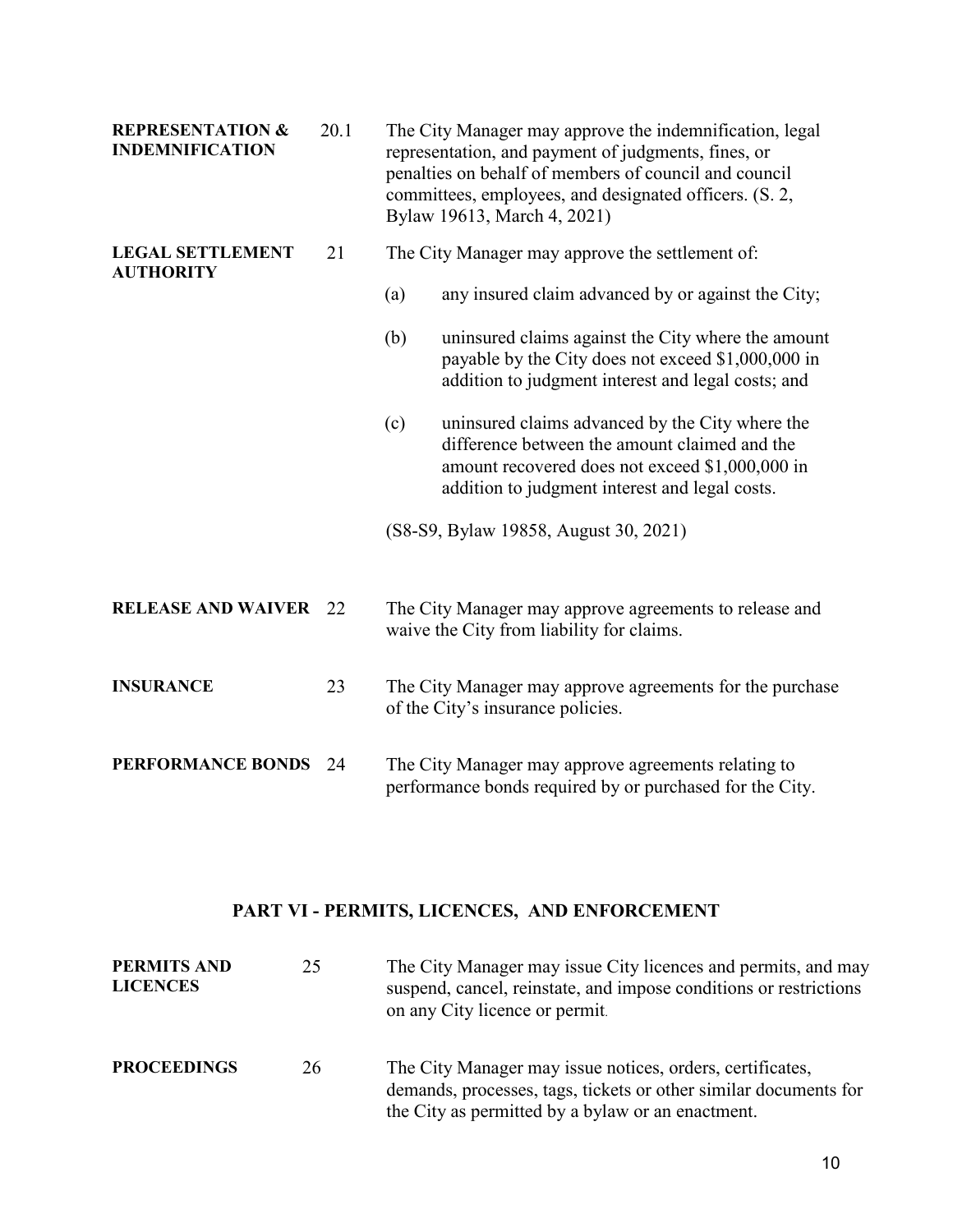| <b>ENFORCEMENT</b> | 27 | The City Manager may approve and direct remedial or<br>enforcement actions for matters within the City's jurisdiction,<br>including: |
|--------------------|----|--------------------------------------------------------------------------------------------------------------------------------------|
|                    |    |                                                                                                                                      |

- (a) levying or imposing penalties, interest, costs, or charges; and
- (b) adding amounts owed to the City to tax rolls.

## **PART VII - ASSESSMENT AND TAXATION**

| <b>APPOINTMENTS</b>                 | 28 |     | DELETED (S.6, Bylaw 19033, November 26, 2019)                                                                                                                                                                                    |
|-------------------------------------|----|-----|----------------------------------------------------------------------------------------------------------------------------------------------------------------------------------------------------------------------------------|
| <b>TAX AGREEMENTS</b>               | 29 | (1) | The City Manager may approve tax agreements where the<br>difference between the value of taxes as would have otherwise<br>been levied and the value of taxes paid under the tax agreement<br>does not exceed \$500,000 per year. |
|                                     |    | (2) | The City Manager must report any tax agreement authorized by<br>this section to Council no later than the date the next operating or<br>capital budget or supplementary budget is presented to Council.                          |
| <b>LOCAL</b><br><b>IMPROVEMENTS</b> | 30 |     | The City Manager may propose and receive petitions for local<br>improvements.                                                                                                                                                    |

#### **PART VIII - SUBDIVISION AND DEVELOPMENT**

**APPOINTMENTS** 31 DELETED (S.6, Bylaw 19033, November 26, 2019)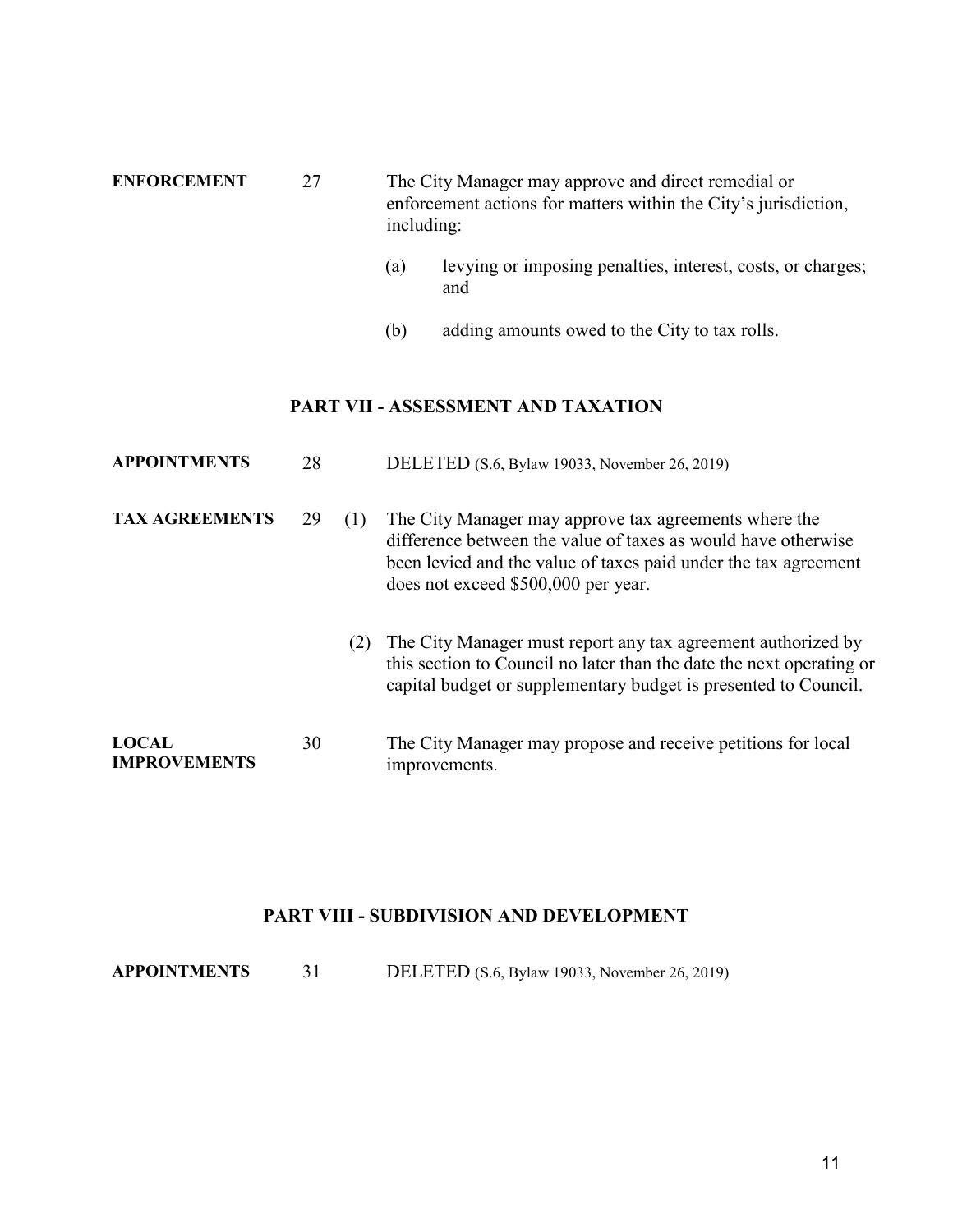| <b>SUBDIVISION</b><br><b>AUTHORITY/</b><br><b>DEVELOPMENT</b><br><b>AUTHORITY</b> | 32   |     | The City Manager is the City's subdivision authority and the<br>City's development authority and may exercise the City's<br>subdivision and development powers and duties.                                               |
|-----------------------------------------------------------------------------------|------|-----|--------------------------------------------------------------------------------------------------------------------------------------------------------------------------------------------------------------------------|
| <b>DIRECT CONTROL</b><br><b>DISTRICTS</b>                                         | 33   |     | The City Manager has the authority to make all decisions for<br>development permit applications in direct control districts,<br>including decisions to approve or refuse the application, with or<br>without conditions. |
| <b>SUBDIVISION AND</b><br><b>DEVELOPMENT</b><br><b>POWERS</b>                     | 34   | (1) | The City Manager may approve agreements or instruments<br>relating or incidental to carrying out the City's powers, duties,<br>and functions in relation to subdivision, development, and<br>planning matters.           |
|                                                                                   |      | (2) | The City Manager may extend the time for endorsement and<br>registration of subdivision plans in any manner permitted by an<br>enactment.                                                                                |
| <b>MUNICIPAL</b><br><b>HISTORIC</b><br><b>RESOURCES</b>                           | 34.1 | (1) | The City Manager may approve notices of intention under the<br>Historical Resources Act, RSA 2000, c H-9 where the owner of<br>the historic resource consents to the designation.                                        |
|                                                                                   |      | (2) | The City Manger may grant any approval authorized by the<br>Historical Resources Act, RSA 2000, c H-9.                                                                                                                   |

## **PART IX - LAND AND ROAD RIGHT OF WAY**

(S.7, Bylaw 19033, November 26, 2019)

| <b>FEE SIMPLE</b><br><b>ACQUISITIONS/</b> | 35 |     | The City Manager may approve:                                                                                                        |
|-------------------------------------------|----|-----|--------------------------------------------------------------------------------------------------------------------------------------|
| <b>DISPOSITIONS</b>                       |    | (a) | agreements for acquisitions of fee simple interests in land<br>for fair market value or less that do not exceed<br>\$5,000,000;      |
|                                           |    | (b) | agreements for dispositions of fee simple interests in land<br>for fair market value or more that do not exceed<br>$$5,000,000;$ and |
|                                           |    | (c) | reasonably necessary ancillary and incidental agreements<br>related to subsection (a) for<br>(i) nominal or actual costs, or         |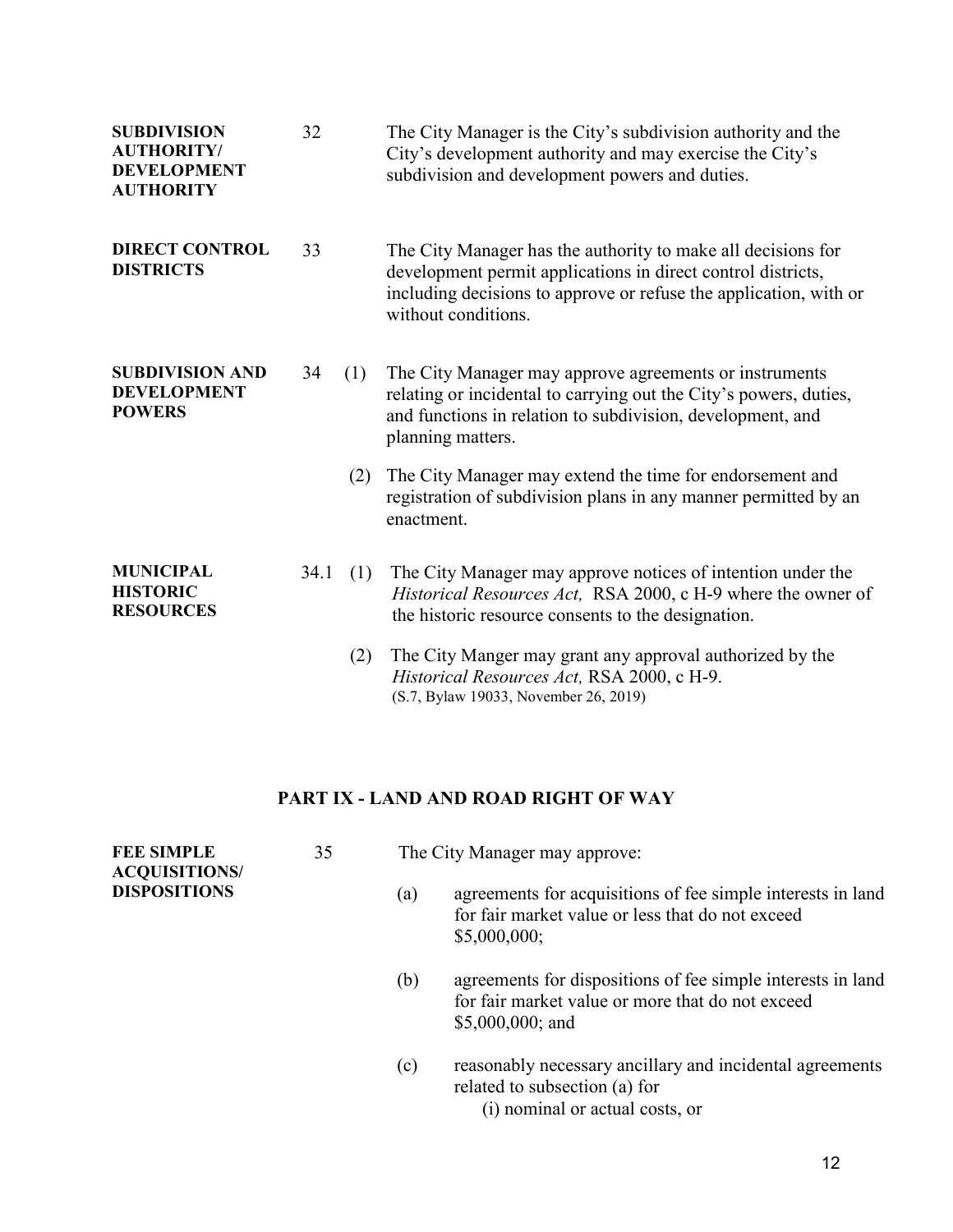|                          |          |     | (ii) amounts equivalent to damages that would be<br>payable under the <i>Expropriation Act</i> , RSA 2000, c E-<br>13, if the fee simple interest had been expropriated,<br>provided that the value of the agreement does not<br>exceed \$100,000.<br>(S.8, Bylaw 19033, November 26, 2019)                                            |
|--------------------------|----------|-----|----------------------------------------------------------------------------------------------------------------------------------------------------------------------------------------------------------------------------------------------------------------------------------------------------------------------------------------|
| <b>BURIAL PLOTS</b>      | 36       |     | The City Manager may approve agreements for disposition of<br>burial plots at fair market value.                                                                                                                                                                                                                                       |
| <b>LEASING</b>           | 37       |     | The City Manager may approve leases of City land for fair<br>market value or more, or for City use at fair market value or less,<br>provided that:                                                                                                                                                                                     |
|                          |          |     | (a)<br>the term of the lease does not exceed 25 years; and                                                                                                                                                                                                                                                                             |
|                          |          |     | (b)<br>the rent payable by the City to a landlord, or a tenant to<br>the City, does not exceed \$2,000,000 per year.                                                                                                                                                                                                                   |
| <b>NON-PROFIT LEASES</b> | 37       |     | The City Manager may approve leases of City land for use by<br>non-profit organizations for less than fair market value, provided<br>that the term of the lease does not exceed 25 years.                                                                                                                                              |
| <b>INTERESTS IN LAND</b> | 38 $(1)$ |     | The City Manager may approve agreements to acquire at fair<br>market value or less, or dispose at fair market value or more, all<br>other interests in land, including:                                                                                                                                                                |
|                          |          |     | (a)<br>easements;<br>encroachments;<br>(b)<br>leaseholds<br>(b.1)<br>options;<br>(c)<br>$\left( d \right)$<br>restrictive covenants;<br>rights of first refusal; and<br>(e)<br>utility rights of way;<br>(f)<br>provided that the value of the agreement does not exceed<br>\$1,000,000.<br>(S. 9, 10, Bylaw 19033, November 26, 2019) |
|                          |          | (2) | The City Manager may approve reasonably necessary or<br>ancillary agreements related to subsection (1) for                                                                                                                                                                                                                             |

- (a) nominal or actual costs, or
- (b) amounts equivalent to damages that would be payable under the *Expropriation Act,* RSA 2000, c E-13, if the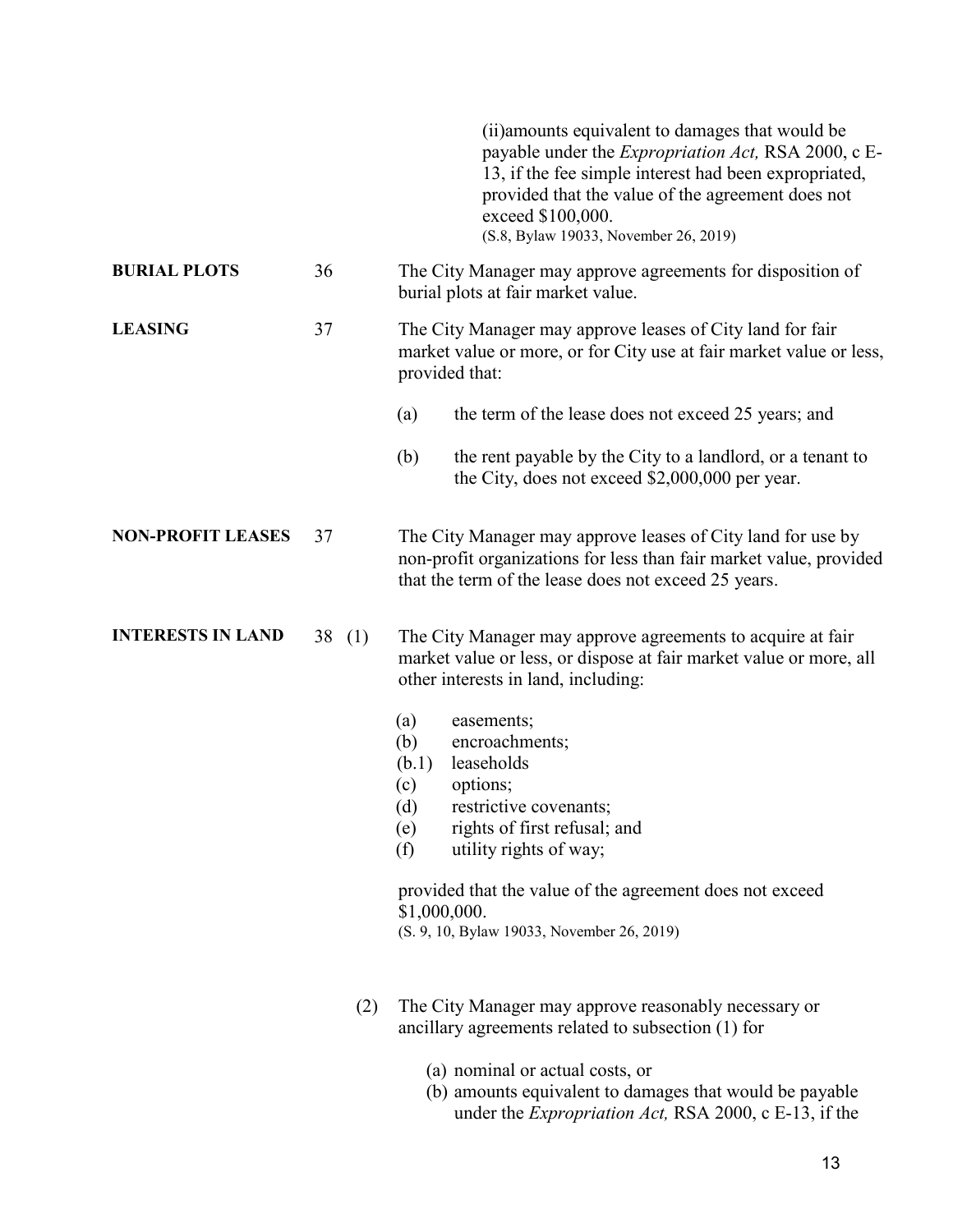|                                           |      |     | interest had been expropriated,                                                                                                                                                                                                                      |
|-------------------------------------------|------|-----|------------------------------------------------------------------------------------------------------------------------------------------------------------------------------------------------------------------------------------------------------|
|                                           |      |     | provided that the value of the agreement does not exceed<br>\$100,000.<br>(S.11, Bylaw 19033, November 26, 2019)                                                                                                                                     |
| <b>LICENCES AND</b><br><b>PERMITS</b>     | 39   | (1) | The City Manager may approve licences or permits for use of<br>City land or road right of way, or for the City's use of land,<br>provided that:<br>(a)<br>the amount payable for the licence or permit does not<br>exceed $$1,000,000$ per year; and |
|                                           |      |     | (S10, Bylaw 19858, August 30, 2021)                                                                                                                                                                                                                  |
|                                           |      |     | (b)<br>the term of the licence or permit does not exceed 10<br>years.                                                                                                                                                                                |
|                                           |      | (2) | The City Manager may approve licence of occupation<br>agreements for transportation utility corridors and sewer outfalls.                                                                                                                            |
| <b>CROSSING</b><br><b>AGREEMENTS</b>      | 40   |     | The City Manager may approve crossing and proximity<br>agreements for roads, railways, pipelines or public utilities.                                                                                                                                |
| <b>LAND RELATED</b><br><b>INSTRUMENTS</b> | 41   |     | The City Manager may approve all land related instruments,<br>including assignments, caveats, consents, postponements, and<br>risk management plans for nominal value.<br>(S.12, Bylaw 19033, November 26, 2019)                                     |
| <b>TEMPORARY ROAD</b><br><b>CLOSURES</b>  | 42   |     | The City Manager may temporarily close all or part of a road in<br>accordance with an enactment.                                                                                                                                                     |
| <b>EXPROPRIATION</b><br><b>AGREEMENTS</b> | 42.1 |     | The City Manager may approve agreements to acquire land at<br>fair market value from a consenting owner pursuant to the<br>Expropriation Act, RSA 2000, c-13 provided that Council has<br>approved commencement of the expropriation.                |
|                                           |      |     | (S6, Bylaw 18605, November 27, 2018)                                                                                                                                                                                                                 |
| <b>AFFORDABLE</b><br><b>HOUSING</b>       | 42.2 |     | The City Manager may approve affordable housing agreements<br>that do not exceed \$1,000,000.                                                                                                                                                        |
|                                           |      |     | (S11, Bylaw 19858, August 30, 2021)                                                                                                                                                                                                                  |

## **PART X - AGREEMENT AUTHORITIES**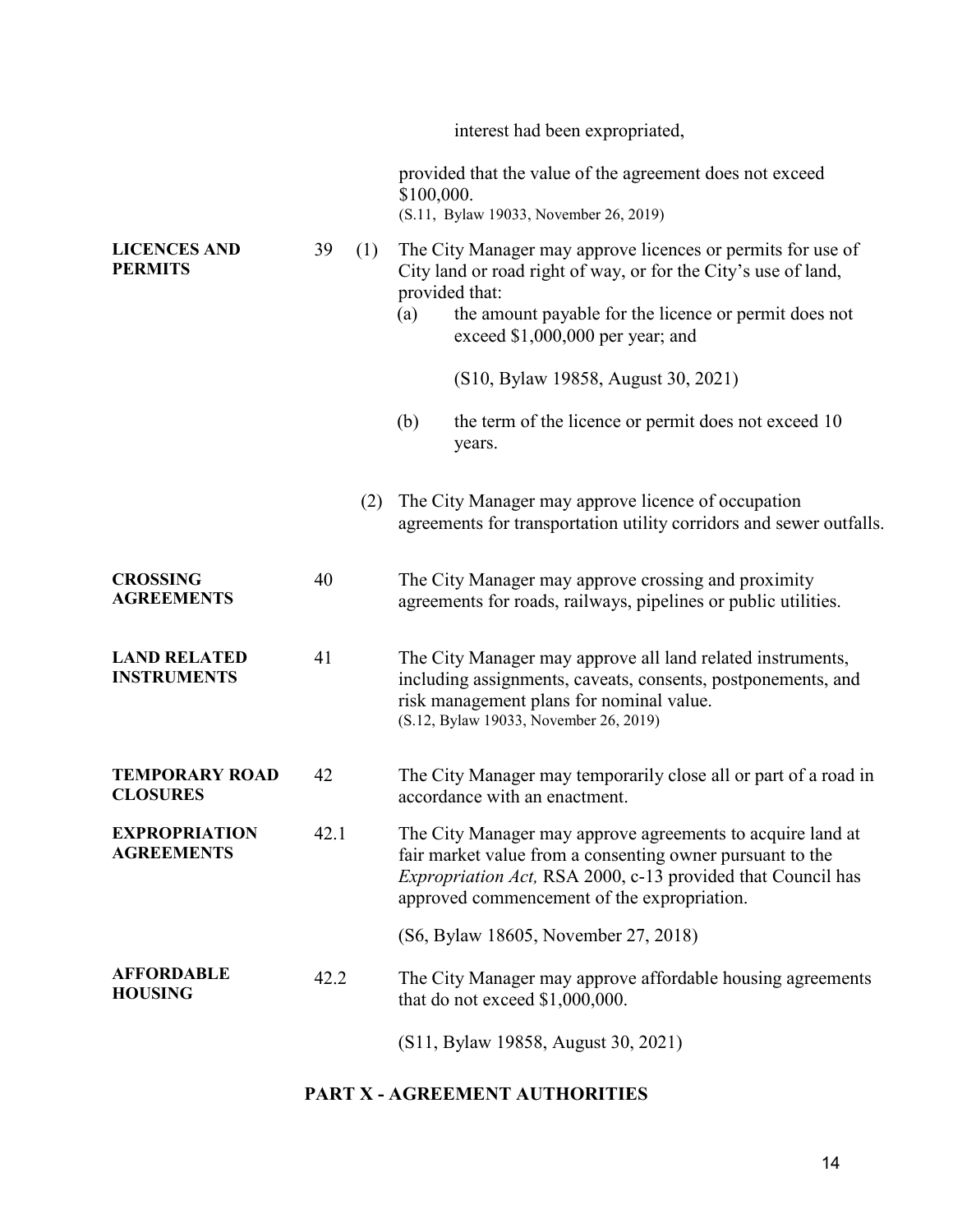| <b>GENERAL</b><br><b>AGREEMENT</b><br><b>AUTHORITY</b>       | 43 | The City Manager may approve any agreement that does not<br>pertain to an interest in land, including agreements resulting<br>from a non-competitive procurement process and sponsorship<br>agreements, if: |                                                                                                                                                                                                                                                                                                        |  |  |
|--------------------------------------------------------------|----|-------------------------------------------------------------------------------------------------------------------------------------------------------------------------------------------------------------|--------------------------------------------------------------------------------------------------------------------------------------------------------------------------------------------------------------------------------------------------------------------------------------------------------|--|--|
|                                                              |    | (a)                                                                                                                                                                                                         | the value of the agreement does not exceed $$1,000,000;$<br>and                                                                                                                                                                                                                                        |  |  |
|                                                              |    |                                                                                                                                                                                                             | (S12, Bylaw 19858, August 30, 2021)                                                                                                                                                                                                                                                                    |  |  |
|                                                              |    | (b)                                                                                                                                                                                                         | the term of the agreement does not exceed 10 years.                                                                                                                                                                                                                                                    |  |  |
| <b>REVENUE</b><br><b>AGREEMENTS</b>                          | 44 |                                                                                                                                                                                                             | The City Manager may approve any agreement where the City<br>earns revenue by providing or disposing of a good, service, or<br>intellectual property right.                                                                                                                                            |  |  |
| <b>COMPETITIVE</b><br><b>PROCUREMENT</b><br><b>AUTHORITY</b> | 45 |                                                                                                                                                                                                             | The City Manager may approve any procurement agreement<br>resulting from a competitive procurement process.                                                                                                                                                                                            |  |  |
| <b>SUBSCRIPTION</b><br><b>AGREEMENTS</b>                     | 46 | The City Manager may approve subscription agreements if:                                                                                                                                                    |                                                                                                                                                                                                                                                                                                        |  |  |
|                                                              |    | (a)                                                                                                                                                                                                         | the expenditure under the agreement does not exceed<br>\$1,000,000 per year, and                                                                                                                                                                                                                       |  |  |
|                                                              |    |                                                                                                                                                                                                             | (S13, Bylaw 19858, August 30, 2021)                                                                                                                                                                                                                                                                    |  |  |
|                                                              |    | (b)                                                                                                                                                                                                         | the agreement is reviewed at least every 10 years to<br>ensure that there is a continued need for the good,<br>service, or intellectual property right, and to evaluate<br>whether a competitive procurement process should be<br>initiated for that good, service, or intellectual property<br>right. |  |  |
| <b>COUNCIL</b><br><b>APPROVED</b><br><b>AGREEMENTS</b>       | 47 | The City Manager may approve change orders or amendments to<br>any agreement approved by Council or Standing Committee                                                                                      |                                                                                                                                                                                                                                                                                                        |  |  |
|                                                              |    | (a)                                                                                                                                                                                                         | that are reasonably necessary for the project, program, or<br>activity described in the agreement; and                                                                                                                                                                                                 |  |  |
|                                                              |    | (b)                                                                                                                                                                                                         | where the total value of all change orders or amendments<br>do not exceed 10% of the approved value of the<br>agreement                                                                                                                                                                                |  |  |
| <b>SALE OF SERVICES</b><br><b>OUTSIDE OF THE</b>             | 48 |                                                                                                                                                                                                             | The City Manager may approve agreements to provide City                                                                                                                                                                                                                                                |  |  |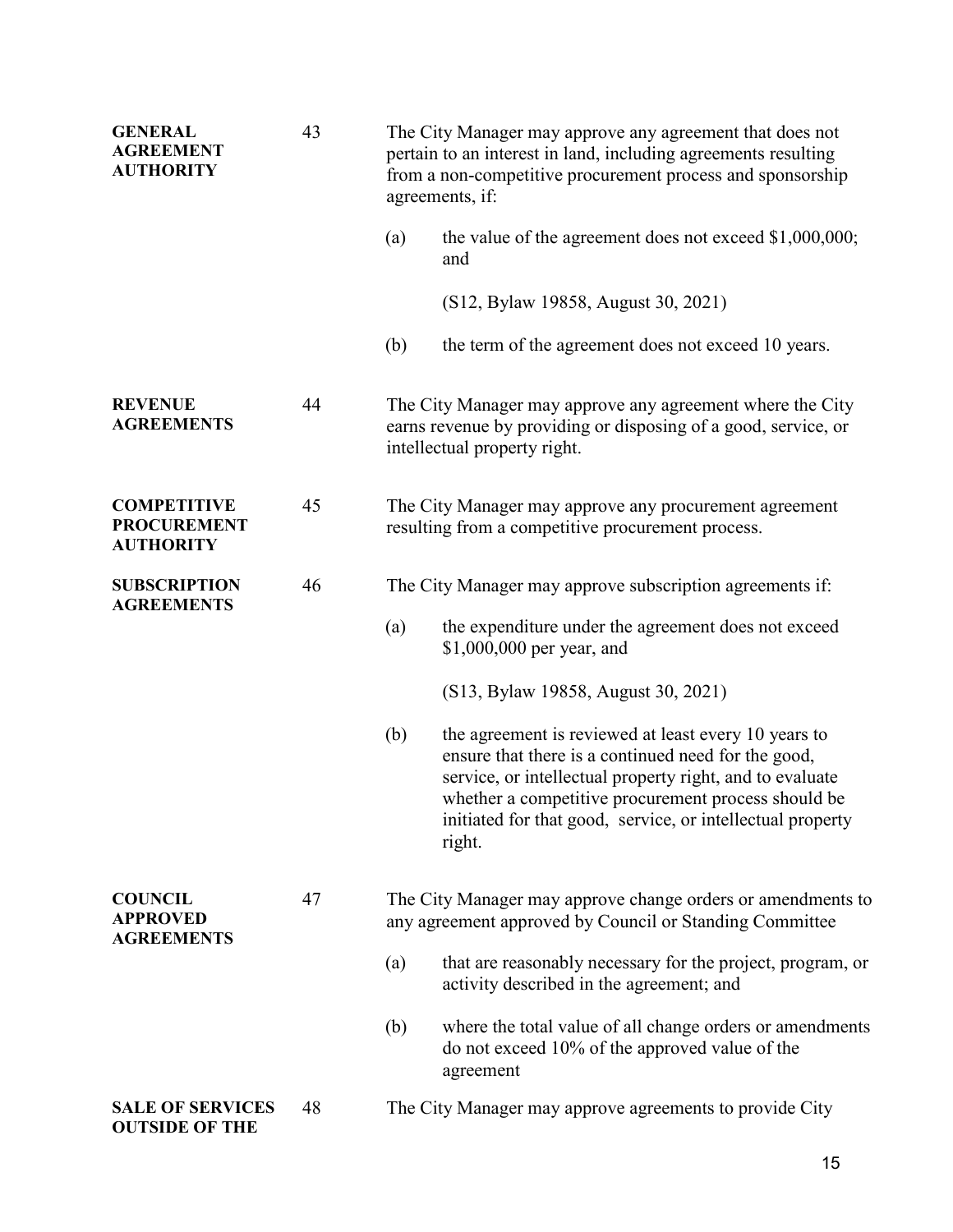| <b>MUNICIPALITY</b>                      |    |              | services to or in another municipal authority, or in a part of a<br>province or territory adjoining Alberta provided that at<br>minimum, the costs for providing the service are recovered from<br>the other municipal authority, province, or territory. |
|------------------------------------------|----|--------------|-----------------------------------------------------------------------------------------------------------------------------------------------------------------------------------------------------------------------------------------------------------|
| <b>GRANT FUNDING</b>                     | 49 |              | The City Manager may approve the payment of grant funding<br>from the City if:                                                                                                                                                                            |
|                                          |    | (a)          | the value of the grant does not exceed $$1,000,000$ and the<br>term of the agreement does not exceed 10 years; or                                                                                                                                         |
|                                          |    | (b)          | the program, project, or activity to which the grant relates<br>is specifically identified within the approved capital or<br>operating budgets and payment is made in accordance<br>with the express terms or conditions, if any, directed by<br>Council. |
|                                          |    |              | (S14, Bylaw 19858, August 30, 2021)                                                                                                                                                                                                                       |
| <b>APPLYING FOR</b><br><b>GRANTS</b>     | 50 |              | The City Manager may apply, on behalf of the City, for grant<br>funding from any source, and approve all documents and<br>agreements required to obtain the grant funding.                                                                                |
| <b>FAMILY SUPPORT</b><br><b>SERVICES</b> | 51 | AR 218/1994. | The City Manager may approve grant agreements for the<br>provision of family and community support services as provided<br>for in the Family and Community Support Services Regulation,                                                                   |

## **PART XI - POLICE**

**CHIEF OF POLICE** 52 (1) The designated officer position of Chief of Police is established for the purpose of delegating authority to approve and sign procurement agreements.

- (2) The Chief of Police will be the individual appointed as chief of police in accordance with the *Police Act*, RSA 2000, c P-17.
- (3) The Chief of Police is not subject to the supervision of, or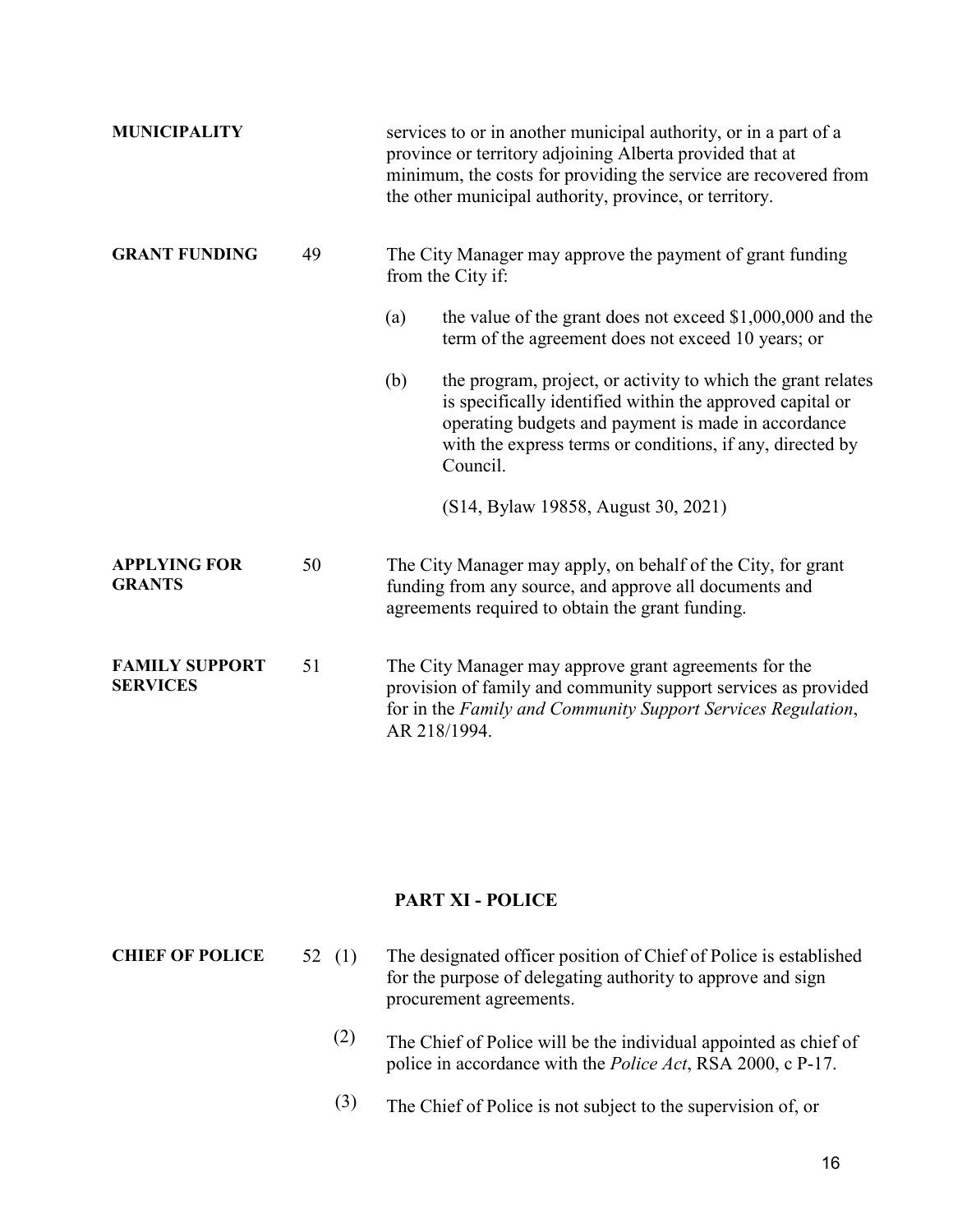accountable to the City Manager.

| <b>POLICE</b><br><b>AGREEMENTS</b> | 52.1(1) | The Chief of Police may sign, acting alone, any procurement<br>agreement approved pursuant to the Edmonton Police<br>Commission Bylaw, Bylaw 14040.                                                                       |
|------------------------------------|---------|---------------------------------------------------------------------------------------------------------------------------------------------------------------------------------------------------------------------------|
|                                    | (2)     | The Chief of Police may delegate this authority, including the<br>power to further delegate this authority to any individual.                                                                                             |
| <b>REPORTING</b>                   | 52.2    | The Chief of Police must, at least once annually, report to<br>Standing Committee all procurement agreements arising from<br>non-competitive procurement processes where the value of the<br>agreement exceeds \$250,000. |
|                                    |         | (S15, Bylaw 19858, August 30, 2021)                                                                                                                                                                                       |
| <b>RETENTION</b>                   | 52.3    | The Chief of Police must retain all procurement agreements<br>signed by the Chief of Police in accordance with approved City<br>records retention schedule.                                                               |
|                                    |         | (S7, Bylaw 18605, November 27, 2018)                                                                                                                                                                                      |

#### **PART XII - COUNCIL AND STANDING COMMITTEE DIRECTIONS**

| <b>COUNCIL</b>       | 53 | Notwithstanding any other provision in this bylaw, if Council       |
|----------------------|----|---------------------------------------------------------------------|
| <b>DIRECTION FOR</b> |    | expressly approves a City project, program, or activity, and the    |
| <b>AGREEMENTS</b>    |    | budget for that project, program, or activity, and directs the City |
|                      |    | Manager to negotiate and approve the agreements required for        |
|                      |    | that approved project, program, or activity, the City Manager       |
|                      |    | may approve agreements in accordance with Council's express         |
|                      |    | direction.                                                          |

## **PART XIII - ANCILLARY AND INCIDENTAL AGREEMENTS AND ACTIONS**

| 54 | The City Manager may approve all necessary ancillary and<br>incidental agreements, amendments, consents,<br>acknowledgments, certificates, or other documents reasonably<br>required for an agreement previously approved by Council,<br>Standing Committee, or the City Manager. |
|----|-----------------------------------------------------------------------------------------------------------------------------------------------------------------------------------------------------------------------------------------------------------------------------------|
|    | $\cdots$ . The contract of the contract of the contract of the contract of the contract of the contract of the contract of the contract of the contract of the contract of the contract of the contract of the contract of the c                                                  |

55 If applications, registrations, filings, or other actions are required for the exercise of the City's powers, duties, or functions, the City Manager may take all such related and necessary actions.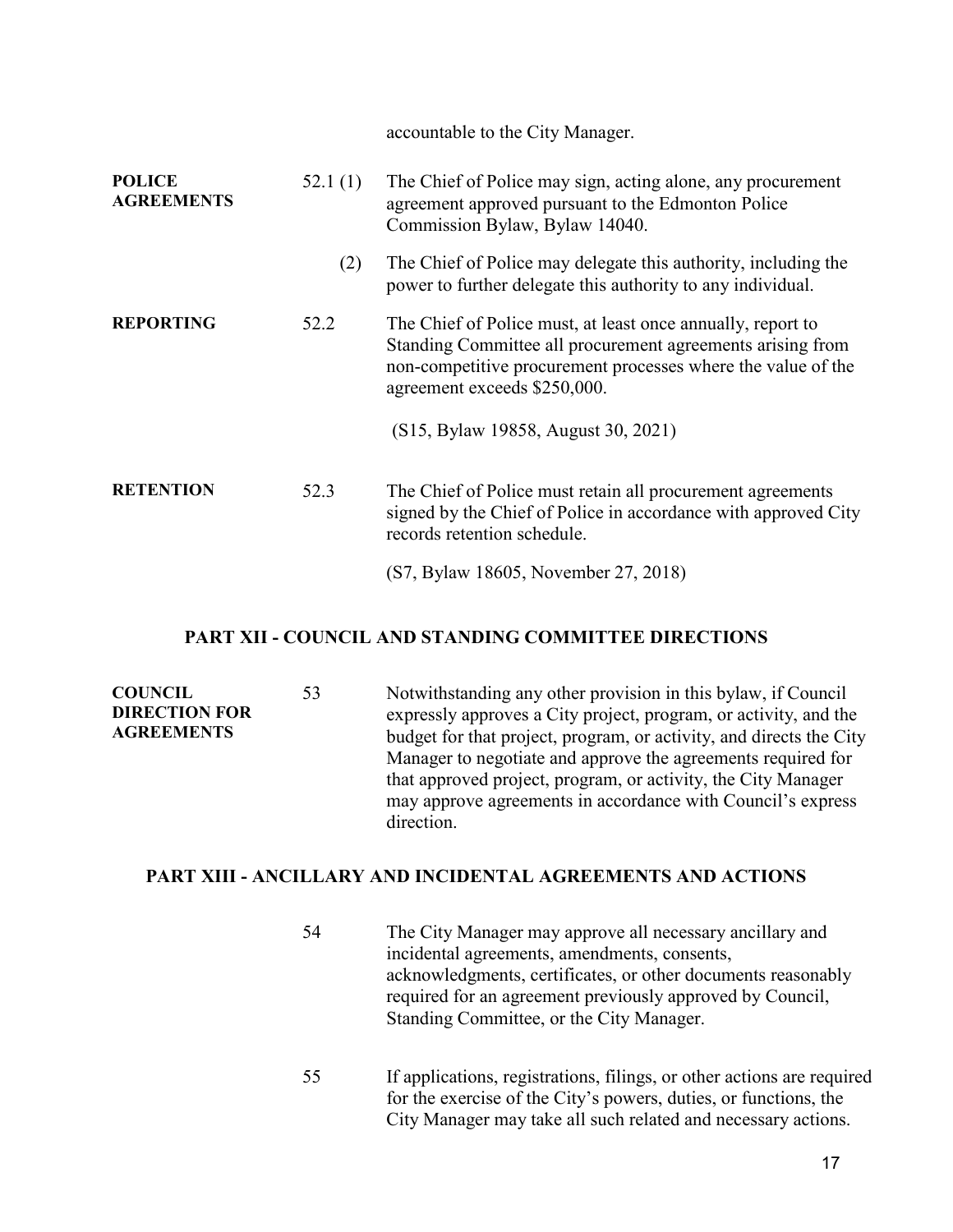#### **PART XIV - MEMORANDUMS OF UNDERSTANDING**

- 56 The City Manager may approve memorandums of understanding with respect to operational or administrative matters falling within the scope of the City Manager's powers, duties, and functions.
- 57 Memorandums of understanding involving policy decisions for the City that do not fall within the scope of the City Manager's powers, duties, and functions will be signed by the Mayor on behalf of Council if approved by Council.

#### **PART XV - GENERAL**

| <b>TRANSITIONAL</b>                       | 58 |     | City policies, administrative directives, and other records<br>established under the authority of Bylaws 12005, 12101 and<br>12100 continue to be in effect, and references to the repealed<br>bylaws are deemed to be references to this bylaw. |
|-------------------------------------------|----|-----|--------------------------------------------------------------------------------------------------------------------------------------------------------------------------------------------------------------------------------------------------|
| <b>CONSEQUENTIAL</b><br><b>AMENDMENTS</b> | 59 | (1) | The Enforcement Bylaw, Bylaw 16368, is amended by this<br>section.                                                                                                                                                                               |
|                                           |    | (2) | Section $5(e.1)$ is added following section $5(e)$ :                                                                                                                                                                                             |
|                                           |    |     | (e.1) exercise all the powers, duties, and functions of a<br>development authority to issue written order pursuant to section<br>645 of the Municipal Government Act;                                                                            |
|                                           |    | (3) | Section $5(e.2)$ is added following section $5(e.1)$ :                                                                                                                                                                                           |
|                                           |    |     | (e.2) take whatever actions or measures are necessary to carry<br>out an order issued pursuant to section 645 or 687 of the<br>Municipal Government Act;                                                                                         |
|                                           |    | (4) | Section $5(i)$ is added following section $5(i)$ :                                                                                                                                                                                               |
|                                           |    |     | (j) certify City records as true copies of the original.                                                                                                                                                                                         |